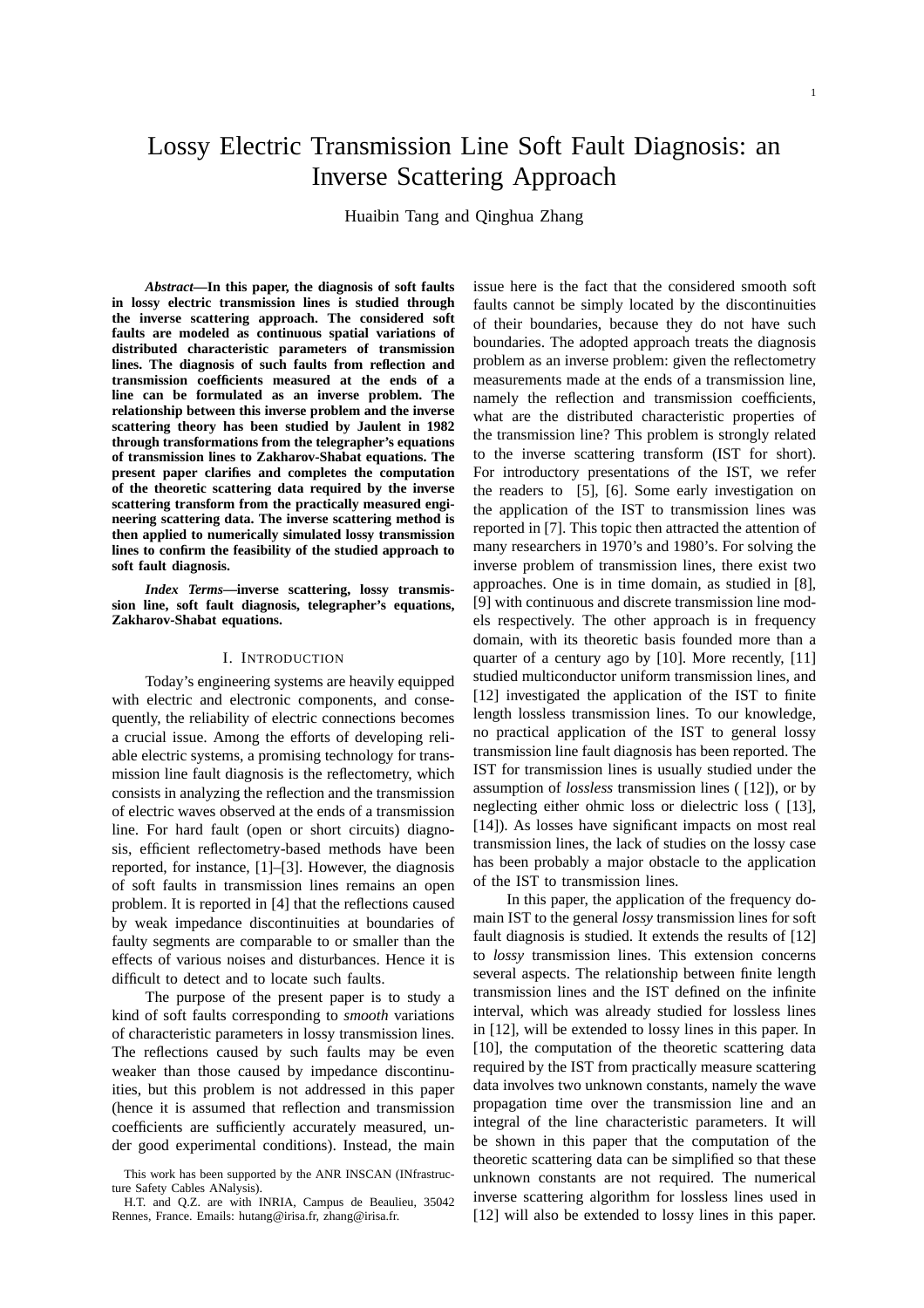In order to illustrate the efficiency of the proposed method for transmission line soft fault diagnosis, results of numerical simulation are presented in this paper. To simulate reflectometry measurements, reflection and transmission coefficients are computed by solving the telegrapher's equations in the frequency domain. The simulated reflection and transmission coefficients are then fed to the inverse scattering algorithm which computes the two potential functions of the Zakharov-Shabat equations. Simulated spatial variations of the characteristic parameters, representing soft faults of the transmission line, can be revealed from the two potential functions computed by the inverse scattering algorithm.

This paper is organized as follows: In section 2, we present the formulation of the inverse scattering problem of lossy electric transmission lines. Section 3 presents our simulation results. Concluding remarks are made at section 4.

# II. THE INVERSE SCATTERING PROBLEM FOR LOSSY TRANSMISSION LINES

In this section, we first shortly recall the transformations from telegrapher's equations to Zakharov-Shabat equations with two potential functions and describe the formulation of the related IST. This result initially derived by [10] is the theoretical basis for the inverse scattering problem of transmission lines in frequency domain. Considering its practical application, we then clarify and complete the computation of the theoretic scattering data required by the IST from the practically measured engineering scattering data.

# *A. The telegrapher's equations and the scattering data of lossy transmission lines*

Consider a lossy transmission line which is connected to an alternating voltage source of frequency k and to a load (see Fig. 1), the voltage  $U(k, z)$  and the current  $I(k, z)$  at any point z are governed by the frequency domain telegrapher's equations [10]:

$$
\frac{dU(k,z)}{dz} - ikL(z)I(k,z) + R(z)I(k,z) = 0
$$
 (1a)  

$$
\frac{dI(k,z)}{dz} - ikC(z)I(l,z) + G(z)I(l,z) = 0
$$
 (1b)

$$
\frac{dx(x,z)}{dz} - ikC(z)U(k,z) + G(z)U(k,z) = 0
$$
 (1b)

where i is the imaginary unit,  $R(z) \geq 0$ ,  $L(z)$  $0, C(z) > 0$ , and  $G(z) \geq 0$  being respectively its series resistance, distributed inductance, capacitance, and shunt conductance (RLCG parameters for short) along the longitudinal axis z.

As shown in Fig. 1, let  $z = 0$  and  $z = z<sub>l</sub>$  be the space coordinate values corresponding to the left and right ends of the finite length lossy transmission line. Denote with  $Z<sub>S</sub>$  the source internal impedance and with  $Z_L$  the load impedance, then the measured left reflection coefficient is

$$
r_{l_e}(k) = \frac{Z(k,0) - Z_S}{Z(k,0) + Z_S}
$$

$$
=\frac{U(k,0) - Z_S I(k,0)}{U(k,0) + Z_S I(k,0)}\tag{2}
$$

where  $Z(k, 0) = \frac{U(k, 0)}{I(k, 0)}$  is the input impedance of the transmission line. And the measured transmission coefficient is

$$
t_e(k) = \frac{Z_L^{-\frac{1}{2}}U(k, z_l) + Z_L^{\frac{1}{2}}I(k, z_l)}{Z_S^{-\frac{1}{2}}U(k, 0) + Z_S^{\frac{1}{2}}I(k, 0)}
$$
(3)

For the measurement of the right reflection coefficient, another experiment is made by inverting the source end and the load end, i.e., connecting the lossy transmission line to the source at the right end and to the load at the left end. For this experiment, we denote with  $Z'_S$  and  $Z'_L$  the source internal impedance and the load impedance, and with  $U'(k, z)$ ,  $I'(k, z)$  the voltage and current values for  $z \in [0, z_l]$ . Then the measured right reflection coefficient is

$$
r_{r_e}(k) = \frac{Z'(k, z_l) + Z'_S}{Z'(k, z_l) - Z'_S}
$$
  
= 
$$
\frac{U'(k, z_l) + Z'_S I'(k, z_l)}{U'(k, z_l) - Z'_S I'(k, z_l)}
$$
(4)

where  $Z'(k, z_l) = \frac{U'(k, z_l)}{U(k, z_l)}$  $\frac{U^{(k)}(k, z_l)}{I^{(k)}(z_l)}$  is the (right end) input impedance of the transmission line.

In this paper, the source and load impedances are assumed to have real values.

As the left reflection coefficient  $r_{l_e}$ , transmission coefficient  $t_e$ , and right reflection coefficient  $r_{r_e}$ expressed in (2)-(4) correspond to the measurements used in engineering practice, they will be referred to as *engineering* scattering data (to be distinguished from the theoretic scattering data used in the inverse scattering theory, which will be introduced later in this paper). Their definitions are related to the S-parameters of transmission lines ( [15], chapter 13).

## *B. From Telegrapher's equations to Zakharov-Shabat equations*

Following [10], the Liouville transformation

$$
x(z) = \int_0^z \sqrt{L(s)C(s)}ds
$$

will be applied to replace the space coordinate  $z$  by the wave propagation time  $x$  in the telegrapher's equations. By abuse of notation,  $R(x(z))$  will be simply written as  $R(x)$ , and similarly for  $G(x)$ ,  $L(x)$ ,  $C(x)$ ,  $I(k, x)$ , and  $U(k, x)$ . Let  $x_1 = 0$  and  $x_2 = l$  be the x-coordinate values corresponding to the left and right ends, as shown in Fig. 2. The value of  $l$  is known as the wave propagation time over the transmission line. Then the telegrapher's equations (1) become

$$
\frac{dU(k,x)}{dx} = \left[ik - \frac{R(x)}{L(x)}\right]Z_0(x)I(k,x)
$$
 (5a)

$$
\frac{dI(k,x)}{dx} = \left[ik - \frac{G(x)}{C(x)}\right]Z_0^{-1}(x)U(k,x) \quad (5b)
$$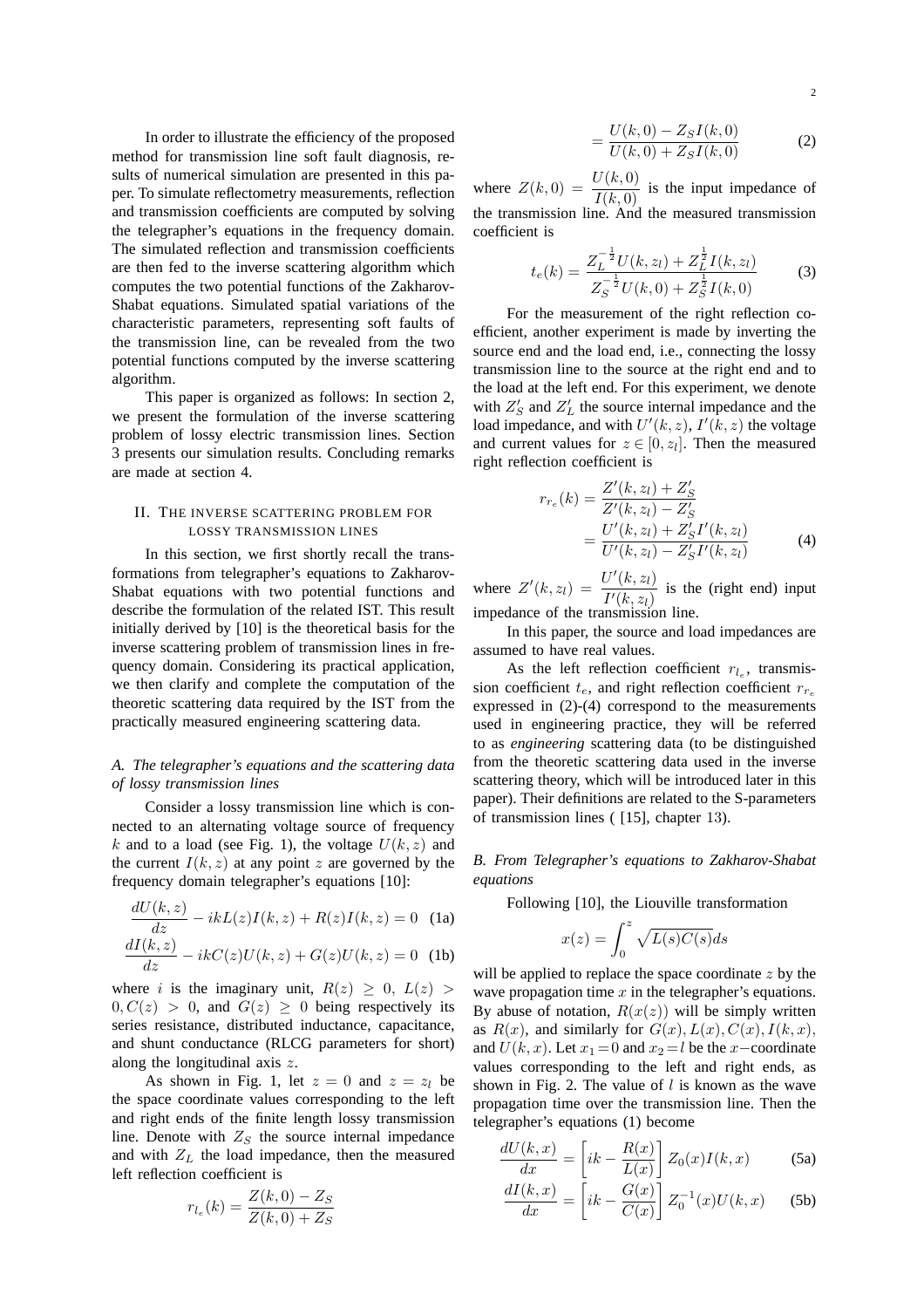

Fig. 1. The lossy transmission line is connected to an alternating voltage source of frequency  $k$  at the left end and to a load at the right end (see Fig. 1). This circuit diagram is for measuring the left reflection coefficient  $r_{l_e}(k)$  and transmission coefficient  $t_e(k)$ .



Fig. 2. The circuit of Fig. 1 re-illustrated in x−coordinate.

where

$$
Z_0(x) = \sqrt{\frac{L(x)}{C(x)}}\tag{6}
$$

In the lossless case, i.e.,  $R(x) = G(x) = 0$ ,  $Z_0(x)$  is equal to the characteristic impedance of the line at the point x.

Define two new variables

$$
\nu_1(k, x) = \frac{1}{2} \left[ Z_0^{-\frac{1}{2}}(x) U(k, x) - Z_0^{\frac{1}{2}}(x) I(k, x) \right]
$$
  
(7a)  

$$
\nu_2(k, x) = \frac{1}{2} \left[ Z_0^{-\frac{1}{2}}(x) U(k, x) + Z_0^{\frac{1}{2}}(x) I(k, x) \right]
$$
  
(7b)

which are respectively known as the *reflected wave* propagating in the negative  $x$  direction and the incident wave propagating in the positive  $x$  direction. Then equations (5) lead to the following Zakharov-Shabat equations with *three* potential functions:

$$
\frac{d\nu_1(k,x)}{dx} + ik\nu_1(k,x) =
$$
  
\n
$$
q_3(x)\nu_1(k,x) + q^+(x)\nu_2(k,x)
$$
 (8a)  
\n
$$
\frac{d\nu_2(k,x)}{dx} - ik\nu_2(k,x) =
$$
  
\n
$$
q^-(x)\nu_1(k,x) - q_3(x)\nu_2(k,x)
$$
 (8b)

with the three potential functions  $<sup>1</sup>$ </sup>

$$
q^{\pm}(x) = -\frac{1}{4} \frac{d}{dx} \left[ \ln \frac{L(x)}{C(x)} \right] \mp \frac{1}{2} \left[ \frac{R(x)}{L(x)} - \frac{G(x)}{C(x)} \right]
$$
  
= 
$$
-\frac{1}{2Z_0(x)} \frac{d}{dx} Z_0(x) \mp \frac{1}{2} \left[ \frac{R(x)}{L(x)} - \frac{G(x)}{C(x)} \right]
$$
(9a)

<sup>1</sup>It is noted that, for a better agreement with the engineering definition of scattering data which will be reminded later,  $\nu_1(k, x)$ and the potential functions  $q^{\pm}(x)$  differ by a negative sign from the corresponding notations in [10].

$$
q_3(x) = \frac{1}{2} \left[ \frac{R(x)}{L(x)} + \frac{G(x)}{C(x)} \right]
$$
 (9b)

To guarantee the continuous property of the potential functions, we make the following assumption:

**Assumption 1.** *For* x *ranging within the transmission line, the functions*  $R(x)$  *and*  $G(x)$  *are continuous, and the functions* L(x) *and* C(x) *are sufficiently regular real functions such that*  $Z_0(x)$  *defined in* (6) *has a continuous derivative.*

These *three*-potential equations are further reduced by defining

$$
\tilde{\nu}_1(k, x) = \nu_1(k, x)e^{-\int_{-\infty}^x q_3(y)dy} \qquad (10a)
$$

$$
\tilde{\nu}_2(k,x) = \nu_2(k,x)e^{\int_{-\infty}^x q_3(y)dy} \tag{10b}
$$

which satisfy the following Zakharov-Shabat equations with *two* potential functions (referred to as  $ZS^{+}(k)$ )

$$
\mathbf{ZS}^{+}(k): \begin{cases} \frac{d\tilde{\nu}_{1}(k,x)}{dx} + ik\tilde{\nu}_{1}(k,x) \\ = \tilde{q}^{+}(x)\tilde{\nu}_{2}(k,x) \\ \frac{d\tilde{\nu}_{2}(k,x)}{dx} - ik\tilde{\nu}_{2}(k,x) \\ = \tilde{q}^{-}(x)\tilde{\nu}_{1}(k,x) \end{cases}
$$
(11a)

with the two potential functions

$$
\tilde{q}^{\pm}(x) = q^{\pm}(x)e^{\mp 2\int_{-\infty}^{x} q_3(y)dy} \tag{12}
$$

As a comparison, in the case of *lossless* transmission lines, as studied in [12], these two different potential functions are equal. The above Zakharov-Shabat equations with *two* potential functions (11) have been studied in the inverse scattering theory [6]. Based on the related IST, it is possible to compute the potential functions  $\tilde{q}^{\pm}(x)$  from the scattering data (reflectometry measurements) in the case of lossy transmission lines. Thus, through the relations between the potential functions  $\tilde{q}^{\pm}(x)$  and the  $RLCG$  parameters of the transmission line formulated in (9) and (12), distributed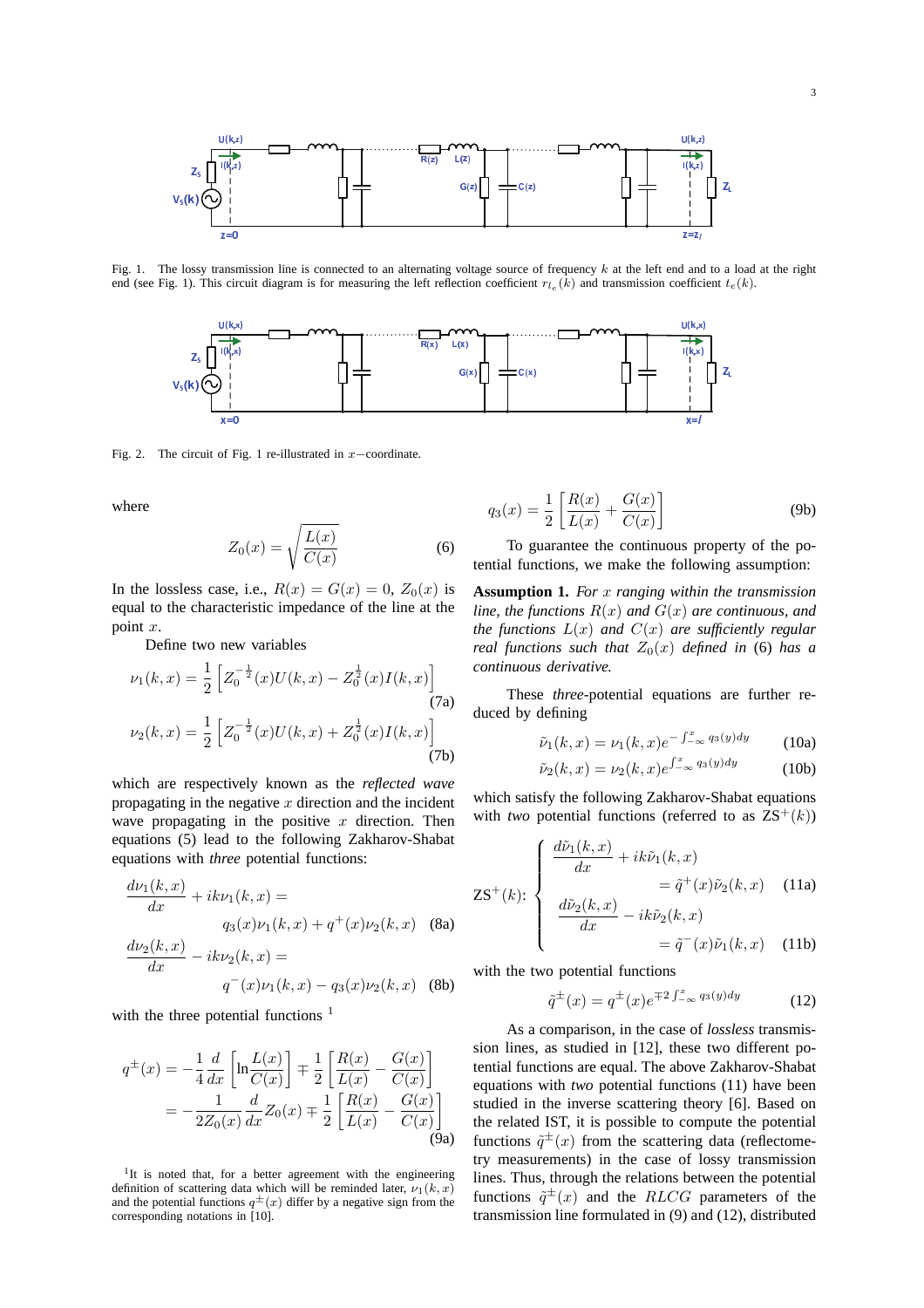## *C. The relation between the theoretic scattering data and the engineering scattering data*

Let  $r_l(k)$ ,  $t(k)$ , and  $r_r(k)$  denote the left reflection coefficient, transmission coefficient, and right reflection coefficient (referred to as scattering data) for the Zakharov-Shabat equations with three potential functions (8). As stated in [10], it is known that these scattering data can be expressed as follows

$$
r_l(k) = \lim_{x \to -\infty} \frac{f_{l1}(k, x)}{f_{l2}(k, x)} e^{2ikx}
$$
 (13a)

$$
t(k) = \frac{\lim_{x \to +\infty} f_{l2}(k, x)e^{-ikx}}{\lim_{x \to -\infty} f_{l2}(k, x)e^{-ikx}}
$$

$$
= \frac{\lim_{x \to -\infty} f_{r1}(k, x)e^{ikx}}{\lim_{x \to +\infty} f_{r1}(k, x)e^{ikx}}
$$
(13b)

$$
\lim_{x \to +\infty} f_{r1}(k, x)e^{ikx}
$$
\n
$$
r_r(k) = \lim_{x \to +\infty} \frac{f_{r2}(k, x)}{f_{r1}(k, x)} e^{-2ikx}
$$
\n(13c)

where  $f_l(k, x)$  and  $f_r(k, x)$  are the right and left Jost solutions to (8) satisfying

$$
\lim_{x \to +\infty} \begin{pmatrix} f_{l1}(k,x) \\ e^{-ikx} f_{l2}(k,x) \end{pmatrix} = \begin{pmatrix} 0 \\ 1 \end{pmatrix} \tag{14}
$$

$$
\lim_{x \to -\infty} \begin{pmatrix} e^{ikx} f_{r1}(k, x) \\ f_{r2}(k, x) \end{pmatrix} = \begin{pmatrix} 1 \\ 0 \end{pmatrix} \tag{15}
$$

To relate the engineering scattering data  $r_{l_e}, r_{r_e}$ , and  $t_e$  to the theoretic scattering data  $r_l, r_r$ , and  $t$ , the first difficulty is due to the fact that the former is defined at the ends of a finite length transmission line, whereas the latter is related to the limiting behaviors of Jost solutions of (11) at infinity. To solve this problem, the finite length transmission line will be extended (with arbitrarily long extra line segments) in a way such that the voltage and the current remain unchanged in the original part of the transmission line. It will be further shown that, for such an (infinitely) extended line, the limiting values of the ratios expressed in (13) can be simply assessed at ends of the segment corresponding to the original line, namely at  $x = 0$ and  $x = l$ .

**Proposition 1.** *Consider a lossy transmission line connected to a source with the internal impedance*  $Z_S$ *at its left end and to a load with the impedance* Z<sup>L</sup> *at its right end, as illustrated in Fig. 2. As shown in Fig. 3, we extend the original circuit as follows:*

- *insert a uniform lossless transmission line (represented by dashed lines in Fig. 3) of length* a *with*  $R(x) = 0$ *,*  $G(x) = 0$ *, and the characteristic impedance* (as defined in (6))  $Z_0(x) = Z_s$  be*tween the source and the left end of the original circuit;*
- *insert a uniform lossless transmission line (represented by dashed lines in Fig. 3) of length* b

*with*  $R(x) = 0$ *,*  $G(x) = 0$ *, and the characteristic impedance*  $Z_0(x) = Z_L$  *between the right end of the original circuit and the load;*

• *add a phase shift* −ka *to the source voltage.*

*Then for any positive values of* a *and* b*, this extended circuit is equivalent to the original one, in the sense that they have the same values of*  $U(k, x)$  *and*  $I(k, x)$ *for any*  $x \in [0, l]$ *.* 

The proof of this result is similar to the proof of Proposition 1 in [12]. Thus the finite length line can be treated as if it was infinitely extended.

Similarly, the same result holds when the source end and the load end are inverted.

**Proposition 2.** *The relationship between the engineering scattering data and theoretic scattering data to the Zakharov-Shabat equations* (8) *are as follows:*

$$
r_l(k) = r_{l_e}(k) \tag{16a}
$$

$$
t(k) = t_e(k)e^{-ikl}
$$
 (16b)

$$
r_r(k) = r_{r_e}(k)e^{-2ikl}
$$
 (16c)

For the compactness of this paper, we put the proof of Proposition 2 in the Appendix at the end of this paper.

The result presented in Proposition 2 indicates that the theoretical scattering data of the Zakharov-Shabat equations (8) are identical, up to phase shifts which are related to the wave propagation time over the transmission line, to the scattering data of the transmission lines used in electrical engineering.

**Remark 1.** *For the extended circuit shown in Fig. 3, to ensure the continuity of the potential functions as formulated by* (9) *of the extended circuit for*  $x \in$  $(-a, l + b)$ *,*  $R(x)$ *,*  $G(x)$ *, and the derivative of*  $Z_0(x)$ *should be smooth at the two connection points*  $x = 0$ *and*  $x = l$ *, which need the following assumption.* 

**Assumption 2.** *The RLCG parameters of the transmission line at its left and right ends satisfy that*

$$
\lim_{x \to 0^{+}} R(x) = \lim_{x \to l^{-}} R(x) = 0
$$

$$
\lim_{x \to 0^{+}} G(x) = \lim_{x \to l^{-}} G(x) = 0
$$

$$
\lim_{x \to 0^{+}} \frac{dZ_{0}(x)}{dx} = \lim_{x \to l^{-}} \frac{dZ_{0}(x)}{dx} = 0
$$

*and we chose that the source internal impedance and the load locally matched to the characteristic impedance of the ends of the line, i.e.,*

 $\overline{x}$ 

$$
Z_S = \lim_{x \to 0^+} Z_0(x), \quad Z_L = \lim_{x \to l^-} Z_0(x)
$$

*It is noted that Assumption 2 is not necessary for Proposition 2, but it ensures potential function regularities for all*  $x \in (-\infty, \infty)$  *required by the IST. In practice, this assumption is not satisfied, since the ohmic and dielectric losses do not tend to zero at the ends of transmission lines. However, as shown in our simulation results, the discontinuities caused by*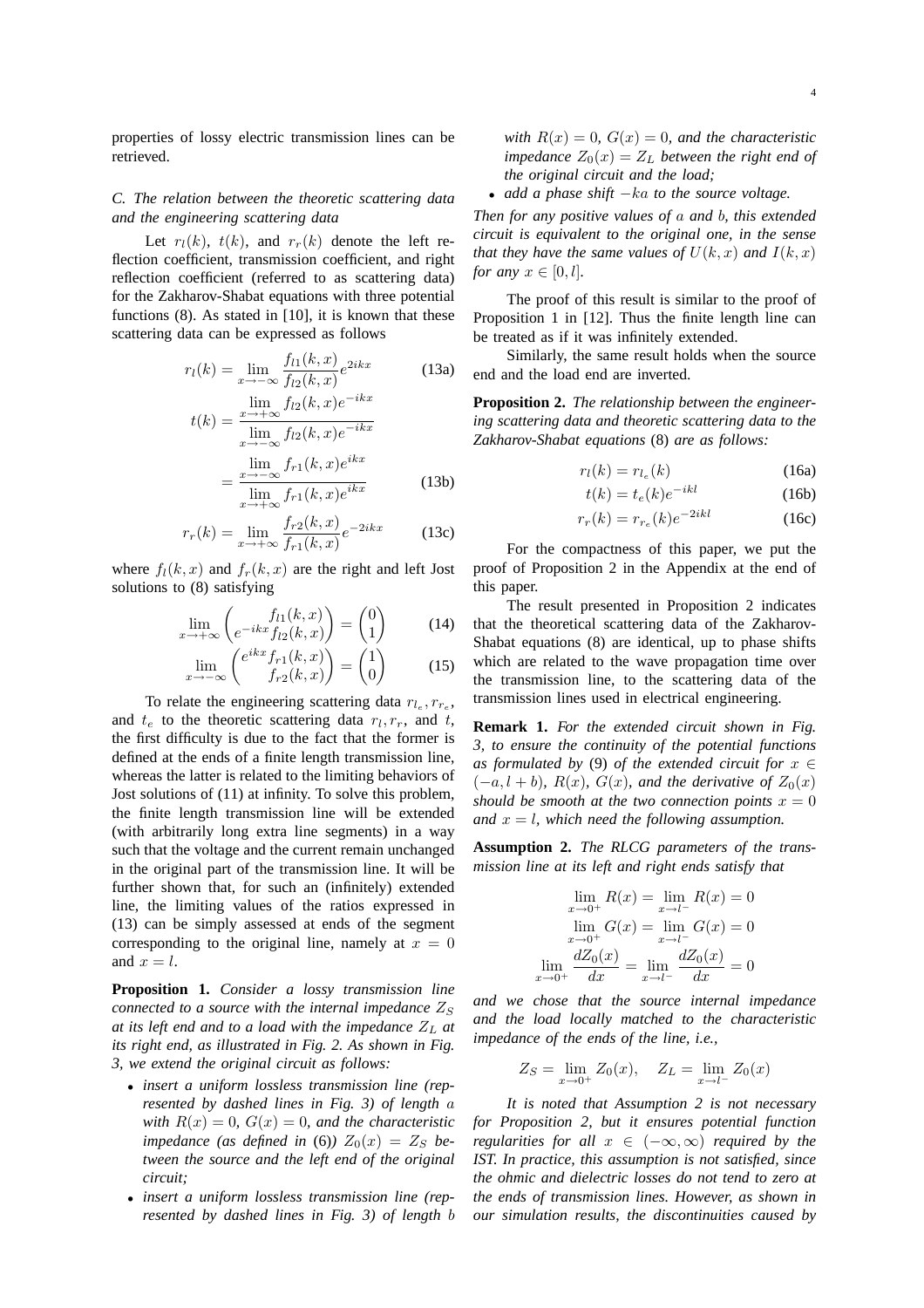

Fig. 3. Extended circuit diagram of Fig. 2 with the method presented in Proposition 1, by inserting uniform lossless transmission lines between the source, the load, and the corresponding ends of the original circuit and shifting the source phase by −ka.

*typical losses are well tolerated by our numerical IST algorithm.*

## *D. The inverse scattering algorithm for ZS*<sup>+</sup>*(k)*

For the extended circuit shown in Fig. 3, it can be easily checked that the potential functions  $\tilde{q}^{\pm}(x)$ for  $x \in (-a, 0)$  are equal to zeros. It then follows that, when  $a \rightarrow +\infty$ ,  $\tilde{q}^{\pm}(x) = 0$  for  $x < 0$ . The values of  $\tilde{q}^{\pm}(x)$  for  $x \ge 0$  can be computed from the scattering data through the inverse scattering algorithm, as presented in the following.

To retrieve the potential functions  $\tilde{q}^{\pm}(x)$  from the scattering data only, it is assumed that the Zakharov-Shabat equations (11) have no bound state (square integrable solution for  $x \in \mathbb{R}$ ). The IST computation requires the left reflection coefficient  $\tilde{r}_l(k)$  of  $\text{ZS}^+(k)$ , and also the left reflection coefficient  $\tilde{r}_l^-(k)$  of the *auxiliary* Zakharov-Shabat equations

$$
\mathbf{ZS}^{-}(k): \begin{cases} \frac{d\tilde{\nu}_{1}^{-}(k,x)}{dx} + ik\tilde{\nu}_{1}^{-}(k,x) \\ = \tilde{q}^{-}(x)\tilde{\nu}_{2}^{-}(k,x) \\ \frac{d\tilde{\nu}_{2}^{-}(k,x)}{dx} - ik\tilde{\nu}_{2}^{-}(k,x) \\ = \tilde{q}^{+}(x)\tilde{\nu}_{1}^{-}(k,x) \end{cases}
$$
(17a)  
(17b)

which are obtained by interchanging the two potential functions of  $\text{zs}^+(k)$ .

Remark that  $\tilde{r}_l(k)$  is the left reflection coefficient of the *two*-potential Zakharov-Shabat equations  $\mathbb{Z}S^{+}(k)$ , which may be different from the left reflection coefficient  $r_l(k)$  of the *three*-potential Zakharov-Shabat equations (8). Moreover, the auxiliary Zakharov-Shabat equations (17) do not physically exist. Hence the reflection coefficient  $\tilde{r}_l^-(k)$  cannot be directly measured. In [10], these two reflection coefficients  $\tilde{r}_l(k)$  and  $\tilde{r}_l^-(k)$  are linked to the scattering data of the three-potential Zakharov-Shabat equations, namely  $r_l(k)$ ,  $r_r(k)$ , and  $t(k)$  through the following equalities

$$
\tilde{r}_l(k) = r_l(k) \tag{18a}
$$

$$
\tilde{t}(k) = t(k)e^{\int_{-\infty}^{+\infty} q_3(y)dy}
$$
\n(18b)

$$
\tilde{r}_r(k) = r_r(k)e^{2\int_{-\infty}^{+\infty} q_3(y)dy} \tag{18c}
$$

and

$$
\tilde{r}_l^-(k) = \left\{ \frac{\tilde{r}_r(k)}{\tilde{r}_r(k)\tilde{r}_l(k) - [\tilde{t}(k)]^2} \right\}^*
$$
(19)

where " \*" represents the complex conjugate.

It then seems possible to compute  $\tilde{r}_l(k)$  and  $\tilde{r}_l^-(k)$  from  $r_l(k)$ ,  $t(k)$ , and  $r_r(k)$ , which are in turn related to the practically measured engineering scattering data  $r_{l_e}(k)$ ,  $t_e(k)$ , and  $r_{r_e}(k)$  through (16). However, these computations require the knowledge of transmission line length  $l$  (in  $x$ -coordinate) and the integral value  $\int_{-\infty}^{+\infty} q_3(y) dy$ , which are unknown values in practice. Fortunately, as shown in the following proposition,  $\tilde{r}_l(k)$  and  $\tilde{r}_l^-(k)$  are directly linked to the engineering scattering data, without requiring the two unknown constants.

**Proposition 3.** *The theoretic scattering data for IST computations, namely,*  $\tilde{r}_l(k)$  *and*  $\tilde{r}_l^-(k)$ *, can be calculated from the engineering scattering data as follows*

$$
\tilde{r}_l(k) = r_{l_e}(k) \tag{20a}
$$

$$
\tilde{r}_l^-(k) = \left\{ \frac{r_{r_e}(k)}{r_{r_e}(k)r_{l_e}(k) - [t_e(k)]^2} \right\}^*
$$
\n(20b)

*Proof:* (20a) can be proved directly by combing (18a) with (16a).

Now let us prove (20b). Substituting (18), (16) into (19),

$$
\tilde{r}_l^-(k) = \left\{ \frac{\tilde{r}_r(k)}{\tilde{r}_r(k)\tilde{r}_l(k) - [\tilde{t}(k)]^2} \right\}^*
$$
\n
$$
= \left\{ r_r(k)e^{2\int_{-\infty}^{+\infty} q_3(y)dy} / \left\{ r_r(k)e^{2\int_{-\infty}^{+\infty} q_3(y)dy} \right\} \right\}
$$
\n
$$
\times r_l(k) - [t(k)e^{\int_{-\infty}^{+\infty} q_3(y)dy}]^2 \right\}^*
$$
\n
$$
= \left\{ \frac{r_r(k)}{r_r(k)\times r_l(k) - [t(k)]^2} \right\}^*
$$
\n
$$
= \left\{ r_{r_e}(k)e^{-2ikl} / \left\{ r_{r_e}(k)e^{-2ikl} \times r_{l_e}(k) - [t(e) e^{-ikl}]^2 \right\} \right\}^*
$$

thus the result expressed in (20b) is obtained.

Proposition 3 indicates that the theoretic scattering data  $\tilde{r}_l(k)$  and  $\tilde{r}_l^-(k)$  required for the IST computation, can be computed directly from the engineering scattering data. This result completes the result of [10], which required the knowledge of the integral  $\int_{-\infty}^{+\infty} q_3(y) dy$  for connecting  $\tilde{r}_l(k)$  and  $\tilde{r}_l^-(k)$  to the scattering data  $r_l(k)$ ,  $t(k)$ , and  $r_r(k)$  of the threepotential Zakharov-Shabat equations, which would in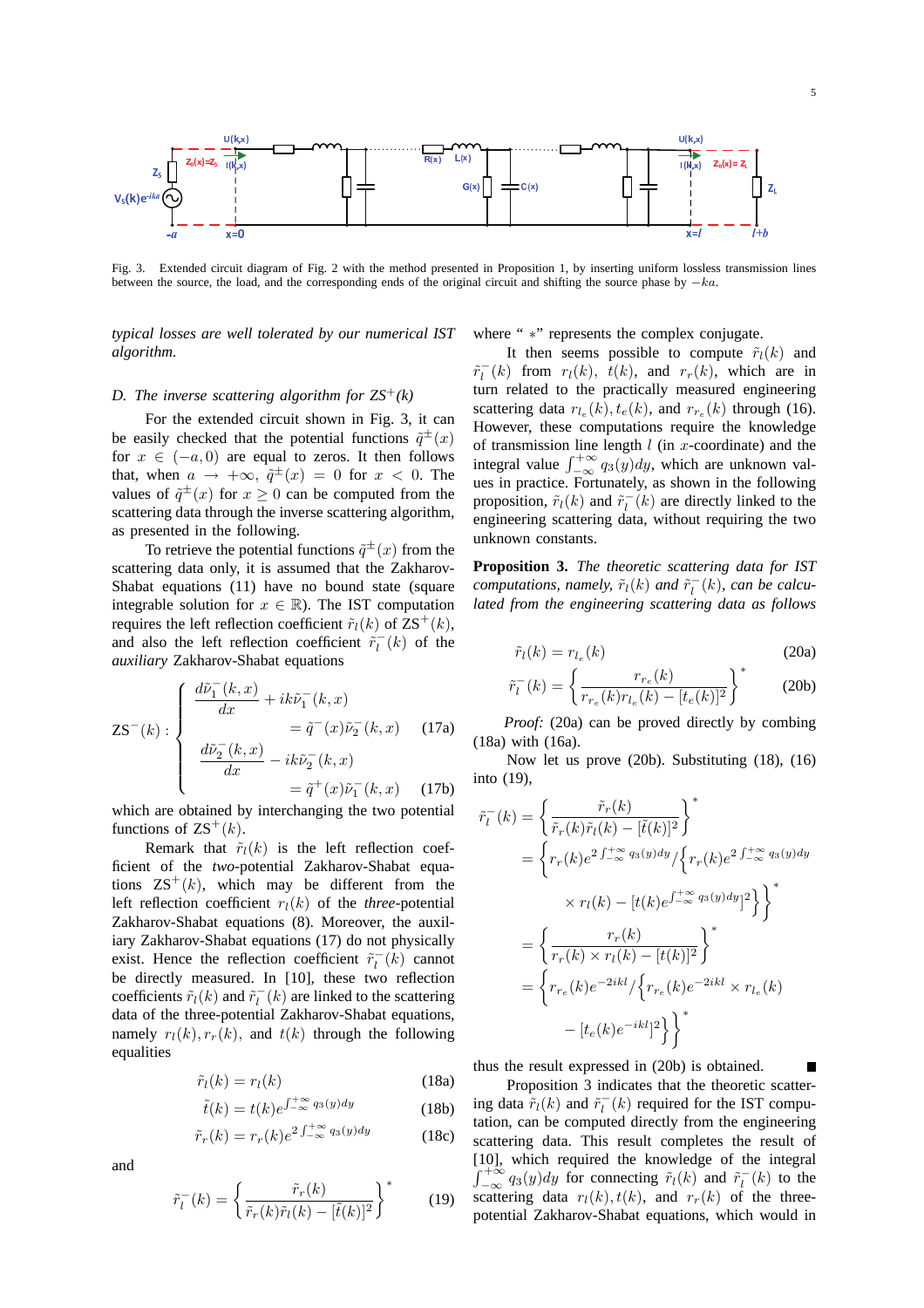The IST consists of the following steps:

1) Compute the Fourier transforms

$$
R_l(y) = \frac{1}{2\pi} \int_{-\infty}^{+\infty} \tilde{r}_l(k) e^{-iky} dk \qquad (21a)
$$
  

$$
R_l(y) = \frac{1}{2\pi} \int_{-\infty}^{+\infty} z^{-1} (k) e^{-iky} dk \qquad (21b)
$$

$$
R_l^-(y) = \frac{1}{2\pi} \int_{-\infty}^{+\infty} \tilde{r}_l^-(k) e^{-iky} dk \qquad (21b)
$$

2) Solve the Gel'fand-Levitan-Marchenko (GLM) integral equations for the unknown kernels  $A_{r1}(x, y)$ ,  $A_{r2}(x, y)$ ,  $A_{r1}^-(x, y)$ , and  $A_{r2}^-(x, y)$ in the half plane  $x \leq y$ 

$$
A_{r1}^-(x,y) + \int_{-y}^x ds R_l(y+s) A_{r2}(x,s) = 0
$$
  

$$
A_{r2}^-(x,y) + R_l(y+x)
$$
  

$$
+ \int_{-y}^x ds R_l(y+s) A_{r1}(x,s) = 0
$$

$$
A_{r1}(x, y) + \int_{-y}^{x} ds R_l^-(y + s) A_{r2}^-(x, s) = 0
$$
  

$$
A_{r2}(x, y) + R_l^-(x + y)
$$
  

$$
+ \int_{-y}^{x} ds R_l^-(y + s) A_{r1}^-(x, s) = 0
$$

3) Compute the potential functions  $\tilde{q}^{\pm}(x)$  from

$$
\tilde{q}^+(x) = 2A_{r2}^-(x,x), \quad \tilde{q}^-(x) = 2A_{r2}(x,x)
$$

For more details about the above IST, we refer the readers to  $[6]$ . <sup>2</sup>

For the single-potential Zakharov-Shabat equations, efficiency numerical methods can be found in [16]–[18]. For two-potential Zakharov-Shabat equations, the numerical algorithm implementing this IST used in our simulation studies is described in [19] and can be seen as an extension of [16]. Both the algorithm in [19] and the one of [14] can produce similar results in our simulation studies, but the former is much faster.

## III. SIMULATION STUDY

In this section, after presenting a numerical simulator to generate the scattering data of lossy transmission lines, we present some simulation results to confirm the validity of our numerical method.

#### *A. Numerical simulator for scattering data*

For the transmission line shown in Fig. 2, if the value of  $I(k, l)$  at the load end, say  $I<sub>L</sub>$ , was known, then  $U(k, l) = Z_L I_L$ , and the telegrapher's equations (5) could be integrated reversely from  $x = l$  to  $x = 0$ . It is clear that  $U(k, x)$  and  $I(k, x)$  depend linearly on  $I_L$ . Then it can be readily seen that the left reflection coefficient  $r_{l_e}(k)$  computed through (2) is independent of the actual value of  $I_L$ . Hence the arbitrary value of  $I_L = 1$  can always be used for computing  $r_{l_e}(k)$ . Similarly, the transmission coefficient  $t_e(k)$  and the right reflection coefficient  $r_{r_e}(k)$  can also be computed with (3) and (4).

The above computations were made for a given value of  $k$ . We can repeat these computations with different values of  $k$  to cover a sufficiently large spectrum.

#### *B. Simulation results*

Consider a lossy transmission line of length  $1km$ with  $L(z) = 0.9\mu H/m$  and  $C(z) = 0.1nF/m$ (constant values). After being converted to the  $x$ coordinate,  $l = 9.4868 \mu s$ ,  $L(x) = 94.8683 H/s$ , and  $C(x) = 0.0105F/s$ . To simulate soft faults affecting the lossy properties of the line, variations of  $R(x)$ and  $G(x)$  are introduced such that the  $R/L$  and  $G/C$ ratios are as depicted in Fig. 4. The numeric simulator as described in section III-A is first implemented to generate the engineering reflection and transmission coefficients  $r_{l_e}(k)$ ,  $r_{r_e}(k)$ , and  $t_e(k)$ . The simulated results are depicted in Fig. 5 and Fig. 6. We can find that as k tends to infinity,  $|t_e(k)|$  tends to a constant less than 1, which confirms the lossy properties of the transmission line. Then the scattering data  $\tilde{r}_l(k)$ and  $\tilde{r}_l^-(k)$  are computed through (20). After that, the numeric IST algorithm [19] is applied to compute the two potential functions  $\tilde{q}^{\pm}$  from  $\tilde{r}_l(k)$  and  $\tilde{r}_l^-(k)$ . As shown in Fig. 7, the result of IST accords well with the "true" potential functions  $\tilde{q}^{\pm}$  directly simulated from (9) and (12).

The above simulation example has been made under Assumption 2, i.e. the resistance  $R$  and conductance G vanish at the two ends of the transmission line. As it is not realistic to assume vanishing  $R$  and G parameters, let us modify the simulation example so that  $R/L$  and  $G/C$  are as depicted in Fig. 8 and the parameters  $L$  and  $C$  remain the same as in the above example. The simulated engineering scattering data are shown in Fig. 9 and Fig. 10. As presented in Fig. 11, though Assumption 2 does not hold, the result of IST accords well with the "true" potential functions  $\tilde{q}^{\pm}$ directly simulated from (9) and (12) except for slight oscillations close to the two ends. This simulation result shows that our numerical method is tolerant of weak violation of the continuity condition on  $R$  and  $G$ parameters stated in Assumption 2.

 $2$ It is noted that our GLM integral equations are with finite integral intervals, differing to the GLM equations in [6] with infinite integral intervals. The transmission lines that we consider in this paper are causal systems, thus  $R_l(y)$  and  $R_l^-(y)$  respectively the time domain reflectograms at the left end and at the right end, are equal to zeros for  $y < 0$ . In this case, the GLM equations in [6] are reduced to finite integral intervals.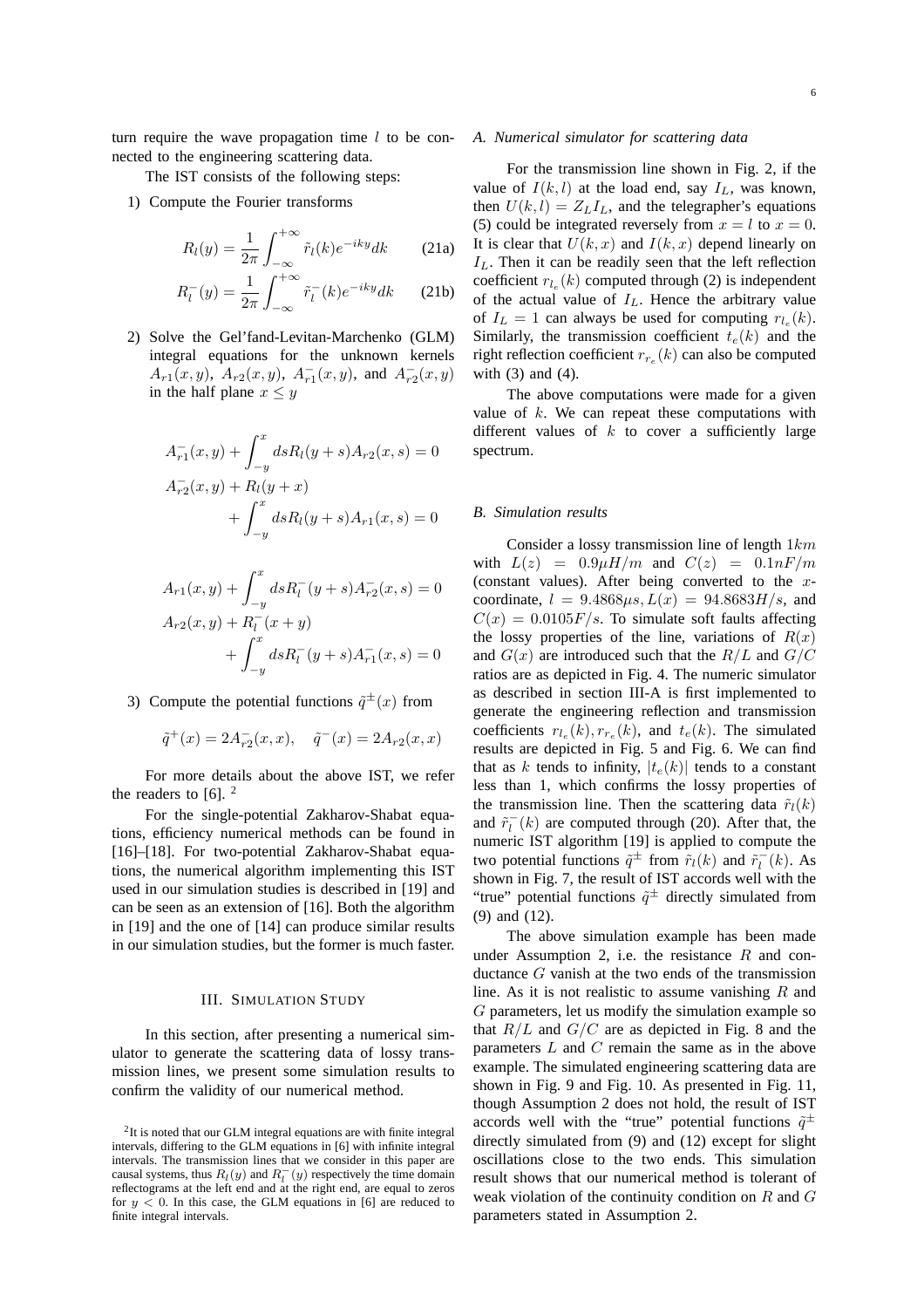

Fig. 4. Simulated  $R/L$  and  $G/C$  when R and G vanish at the ends of the transmission line.



Fig. 7.  $\tilde{q}$ <sup>∓</sup> computed by IST, and compared with the direct simulation for  $R/L$  and  $G/C$  depicted in Fig. 4. The two curves may not be distinguishable if printed in black and white.



Fig. 5. Simulated engineering reflection coefficients  $r_{l_e}(k)$  and  $r_{r_e}(k)$  for  $R/L$  and  $G/C$  depicted in Fig. 4.



Fig. 6. Simulated engineering transmission coefficient  $t_e(k)$  for  $R/L$  and  $G/C$  depicted in Fig. 4.



Fig. 8. Simulated  $R/L$  and  $G/C$  when R and G tend to positive constants at the ends of the transmission line.



Fig. 9. Simulated engineering reflection coefficients  $r_{l_e}(k)$  and  $r_{r_e}(k)$  for  $R/L$  and  $G/C$  depicted in Fig. 8.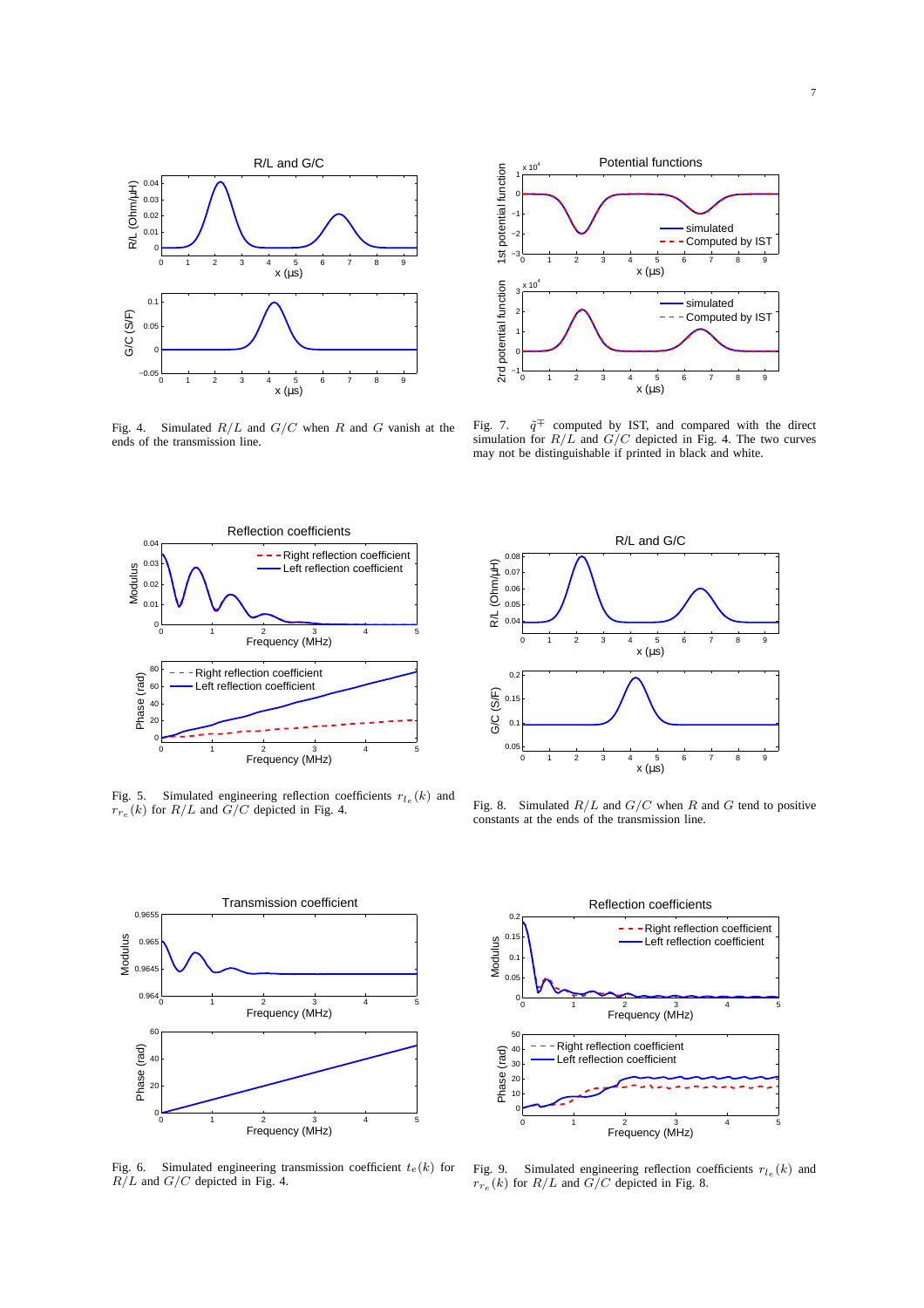

Fig. 10. Simulated engineering transmission coefficient  $t_e(k)$  for  $R/L$  and  $G/C$  depicted in Fig. 8.



Fig. 11.  $\tilde{q}$ <sup>∓</sup> computed by IST, and compared with the direct simulation for  $R/L$  and  $G/\dot{C}$  depicted in Fig. 8. The results accord well except for slight oscillations close to the ends.

## *C. Remarks*

From the simulation results, the values of the engineering reflection coefficients  $r_{r_e}(k)$  and  $r_{l_e}(k)$ are close to 0 after 5 MHz, thus we can use the truncated scattering data.

As the potential functions  $\tilde{q}^{\pm}(x)$  are real,  $\tilde{r}_l(-k) = [\tilde{r}_l(k)]^*$  and  $\tilde{r}_l^-(-k) = [\tilde{r}_l^-(k)]^*$ . It is then sufficient to simulate reflection coefficients  $\tilde{r}_l(k)$  and  $\tilde{r}_l^-(k)$  for positive values of k, though the integrals (21) range from  $-\infty$  to  $+\infty$ .

## IV. CONCLUSION

In this paper, based on the theoretic basis for the IST of the general lossy electric transmission lines established in [10], which relates the telegrapher's equations to the Zakharov-Shabat equations with two potential functions, we have studied the soft fault diagnosis of such lines by clarifying and completing the computation of the theoretic scattering data required by the IST from the practically measured engineering scattering data. Also, our simulation results confirm the feasibility of this approach. Since the potential functions  $\tilde{q}^{\pm}(x)$  represent two functional relations between the three quotients of the parameters of the

transmission line  $L/C$ ,  $R/L$ , and  $G/C$ , these quotients cannot be uniquely determined from the two potential functions. However, the knowledge of  $\tilde{q}^{\pm}(x)$  can reveal most faults causing distributed variations of RLCG parameters. If it is assumed that  $R = 0$  (resp.  $G = 0$ ), then  $L/C$  and  $G/C$  (resp.  $L/C$  and  $R/C$ ) can be determined from these data. We refer interested readers to [13], [14], [20].

The results of this paper extending previous works on lossless transmission lines to the case of general lossy lines constitute an important step towards practical applications of the IST to transmission line fault diagnosis.

### **APPENDIX**

PROOF OF PROPOSITION 2.

For arbitrary positive values  $a$  and  $b$ , the quantities  $U(k, x)$ ,  $I(k, x)$ , and  $Z_0(x)$  of the extended circuit are well-defined for all  $x \in (-a, l + b)$ , where all the transformations and equations (7)-(9) remain valid. Thus the pair  $\nu_1(k, x)$  and  $\nu_2(k, x)$  is a solution to the Zakharov-Shabat equations (8) for  $x \in (-a, l + b)$ . Hence the solution is also valid for  $x \in \mathbb{R}$  when a and b both tend to  $+\infty$ . Similarly to the proof of Proposition 2 in [12], we can show that (16a) holds by verifying that  $\nu_1(k, x)$  and  $\nu_2(k, x)$  as defined in (7) and extended to the whole real axis constitute a Jost solution of (8), up to a factor common to  $\nu_1(k, x)$  and  $\nu_2(k, x)$ . The equality (16c) can be similarly proved.

Now let us prove (16b), which was not considered in [12]. When  $b \rightarrow +\infty$ , for all  $x \in (l, +\infty)$ , we have  $R(x) = G(x) = 0$  and the characteristic impedance  $Z_0(x) = Z_L$  is a constant. According to (9), the potential functions equal to zeros. Hence, the Zakharov-Shabat equations (8) become the following two decoupled first order differential equations

$$
\frac{d\nu_1(k,x)}{dx} + ik\nu_1(k,x) = 0
$$

$$
\frac{d\nu_2(k,x)}{dx} - ik\nu_2(k,x) = 0
$$

whose solutions are

$$
\nu_1(k, x) = \nu_1(k, l)e^{-ik(x-l)} \tag{23a}
$$

$$
\nu_2(k, x) = \nu_2(k, l)e^{ik(x - l)} \tag{23b}
$$

Similarly, for  $x \in (-\infty, 0)$ ,

$$
\nu_1(k, x) = \nu_1(k, 0)e^{-ikx}
$$
  

$$
\nu_2(k, x) = \nu_2(k, 0)e^{ikx}
$$

From (13), combing with (7) and (3), we have

$$
t(k) = \frac{\lim_{x \to +\infty} \nu_2(k, x)e^{-ikx}}{\lim_{x \to -\infty} \nu_2(k, x)e^{-ikx}}
$$
  
= 
$$
\frac{\nu_2(k, l)e^{-ikl}}{\nu_2(k, 0)}
$$
  
= 
$$
\frac{[Z_L^{-\frac{1}{2}}U(k, l) + Z_L^{\frac{1}{2}}I(k, l)]e^{-ikl}}{[Z_S^{-\frac{1}{2}}U(k, 0) + Z_S^{\frac{1}{2}}I(k, 0)]}
$$